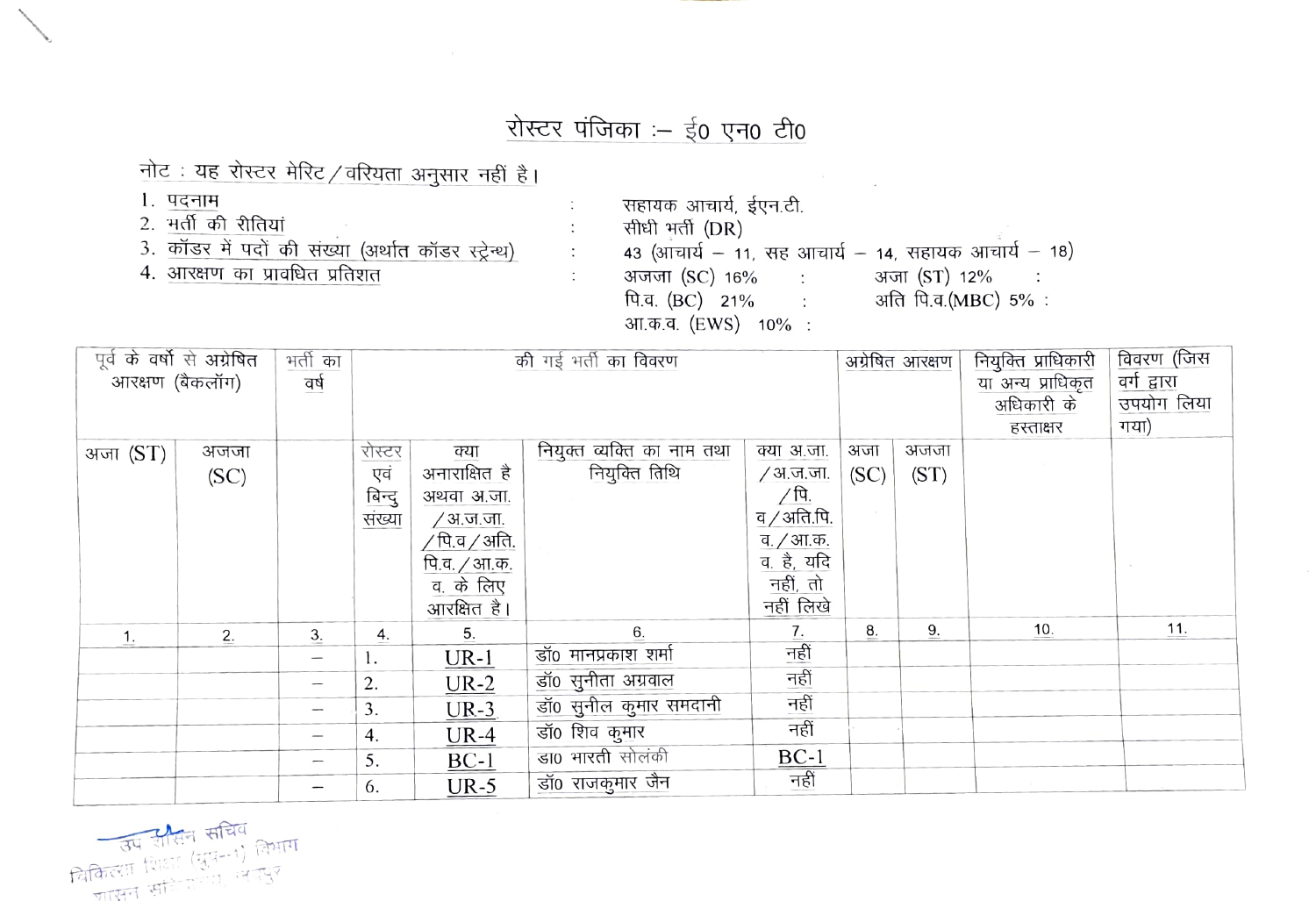|                          |                                  | 7.  | $SC-1$      | डा0 दीप चन्द             | $\frac{\text{SC-1}}{\text{refi}}$    |              |                |  |
|--------------------------|----------------------------------|-----|-------------|--------------------------|--------------------------------------|--------------|----------------|--|
|                          |                                  | 8.  | $UR-6$      | डॉ0 नवनीत अग्रवाल        |                                      |              |                |  |
|                          |                                  | 9.  | $ST-1$      | डॉ0 पी.सी. वर्मा         | $ST-1$                               |              |                |  |
|                          |                                  | 10. | $BC-2$      | डॉ0 विवेक सामौर          | $BC-2$                               |              |                |  |
|                          |                                  | 11. | EWS-1       | $\sim$ $-$               |                                      |              |                |  |
|                          |                                  | 12. | $UR-7$      | डॉ0 पवन सिंघल            | नहीं                                 |              |                |  |
|                          |                                  | 13. | $SC-2$      | डॉ0 रेखा हर्षवघन         | $SC-2$                               |              |                |  |
| $\sim$                   |                                  | 14. | $UR-8$      | डॉ0 मोहनीश ग्रोवर        | नहीं                                 |              |                |  |
|                          |                                  | 15. | $BC-3$      | $\overline{\phantom{a}}$ |                                      |              |                |  |
|                          | $\overline{\phantom{0}}$         | 16. | <b>UR-9</b> | डॉ0 नवनीत प्रसाद माथुर   | नहीं                                 |              |                |  |
|                          |                                  | 17. | $ST-2$      | डॉ0 विजय कुमार मीणा      | $\frac{\text{ST-2}}{\text{H}}$       |              |                |  |
|                          |                                  | 18. | $UR-10$     | डॉ0 अंजनी कुमार शर्मा    |                                      |              |                |  |
|                          | $\overbrace{\qquad \qquad }^{}$  | 19. | $SC-3$      | डॉ0 महेन्द्र चौहान       | $SC-3$                               |              |                |  |
|                          | $\overline{\phantom{0}}$         | 20. | $BC-4$      |                          |                                      |              |                |  |
|                          |                                  | 21. | $MBC-1$     | $\overline{\phantom{m}}$ |                                      |              |                |  |
|                          | $\overbrace{\phantom{12322111}}$ | 22. | $EWS-2$     |                          |                                      |              |                |  |
|                          | $\overline{\phantom{0}}$         | 23. | $UR-11$     | डॉ0 गौरव गुप्ता          | नहीं                                 |              |                |  |
|                          |                                  | 24. | $BC-5$      |                          |                                      |              |                |  |
|                          |                                  | 25. | $ST-3$      |                          |                                      |              | $\overline{1}$ |  |
|                          |                                  | 26. | $SC-4$      | डॉ0 योगेश आसेरी          | $\frac{\text{SC-4}}{\frac{781}{15}}$ |              |                |  |
|                          | $\overline{\phantom{0}}$         | 27. | $UR-12$     | डॉ0 समृद्धि मलिक         |                                      |              |                |  |
|                          |                                  | 28. | $UR-13$     | डॉ0 पायल मित्तल          |                                      |              |                |  |
|                          | $\overline{\phantom{0}}$         | 29. | $BC-6$      |                          |                                      |              |                |  |
|                          |                                  | 30. | $EWS-3$     |                          |                                      |              |                |  |
|                          |                                  | 31. | $UR-14$     | डॉ0 शशांक नाथ सिंह       | नहीं                                 |              |                |  |
|                          |                                  | 32. | $SC-5$      |                          |                                      | $\mathbf{1}$ |                |  |
| $\overline{\mathcal{N}}$ |                                  | 33. | $UR-15$     | डॉ0 दिग्विजय सिंह रावत   | नहीं                                 |              |                |  |

्रान्तुः ।<br>चिकित्सा शिक्षा (गुप–।) विभाग ।<br>शासन सचिवालय, जयपुर